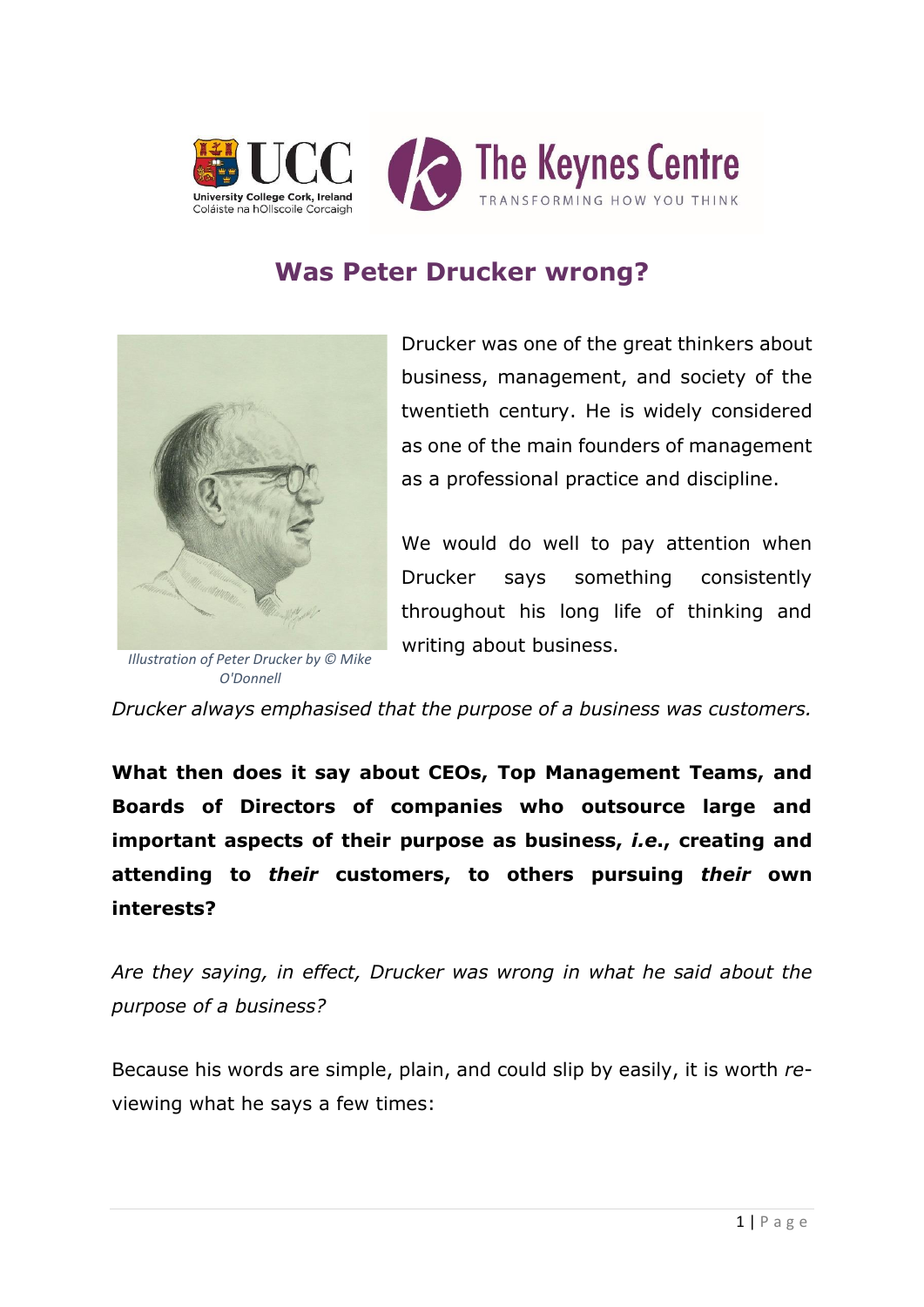"To know what a business is we have to start with its *purpose*. Its purpose must lie outside of the business itself. In fact, it must lie in society, since business enterprise is an organ of society. **There is only one valid definition of business purpose:** *to create a customer*.

It is the customer who determines what a business is. It is the customer alone whose willingness to pay for a good or for a service converts economic resources into wealth, things into goods…. What the customer thinks he or she is buying, what he or she considers value, is decisive - it determines what a business is, what it produces, and whether it will prosper.

Customers are the foundation of a business and keep it in existence. They alone give employment. To supply the wants and needs of a customer, society entrusts wealth-producing resources to the business enterprise."

It's hard to disagree with that idea, is it not?

So what is going on when CEOs send *their* customers to others for minding?

Are other interests than the business at play perhaps the quiet life, an inability for the job, or a lack of understanding? As Drucker illustrated the problem, using engineers as his example, outsourcing of customers may be due to a competence issue for companies in relating with customers:

> "What the business thinks it produces is not a first importance - especially not to the